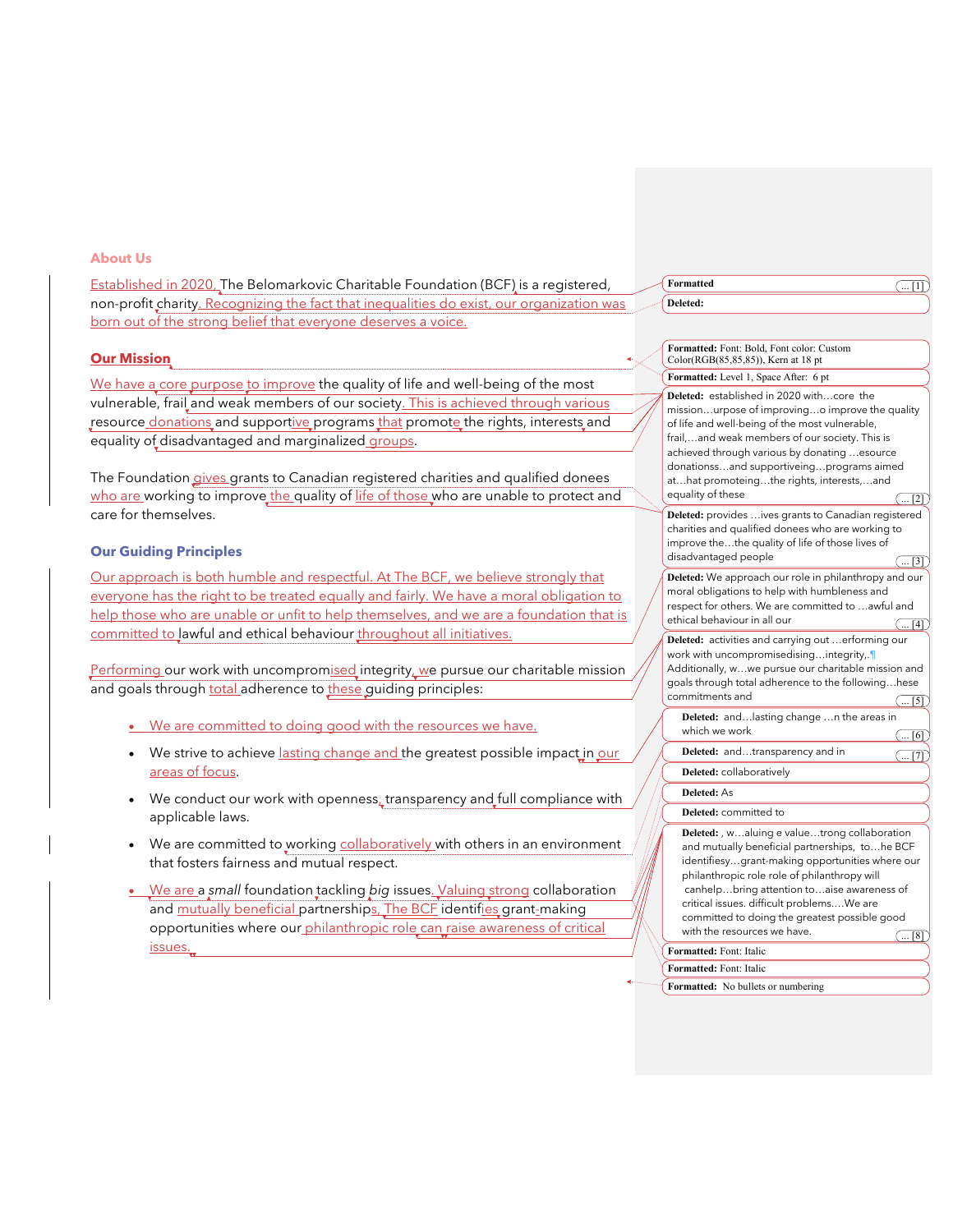#### **Staff and Board**

We are proud of our people. The team at BCF is hard-working, collaborative, highly skilled and passionate about making a difference. Our Board of Directors is comprised of both founding members and leaders in the fields of philanthropy and civil society. Between our President, Board and staff members, we perform each of our activities cooperatively and effectively.

## **Governance and Policies**

The Foundation was established exclusively to advance charitable goals for the greater good of the general public, with a strong focus on the most vulnerable. Lawful and ethical in all that we do, The BCF requires that all members, directors, officers, volunteers, grantees, and other parties conduct themselves following applicable laws, regulations and Foundation policies. For more information on the standards by which we govern our operations, please contact the Board of Directors via **email**.

# **DONATION POLICY**

We currently welcome all donations to the Foundation. By providing aid, you are contributing to important causes, and supporting our selected partner grantees and charities.

If you are an individual, organization or estate interested in making a large donation, please email us directly. Each case is evaluated, and our acceptance of proposed donations is always based on the terms and conditions set forth in our Gift Acceptance Policy.

We thank you from the bottom of our hearts for all your support.

Would you like to learn more about The Belomarkovic Charitable Foundation?

Please get in touch today.

## **Deleted:** ¶

| Deleted: Our team is made up of ard-working,<br>collaborative,and ighly skilled and individua <sup>l</sup> [9]                                                                                                                                                                                                                                                                                                                                                                                                                                                                                                                                                                                                                                                                                                                                               |
|--------------------------------------------------------------------------------------------------------------------------------------------------------------------------------------------------------------------------------------------------------------------------------------------------------------------------------------------------------------------------------------------------------------------------------------------------------------------------------------------------------------------------------------------------------------------------------------------------------------------------------------------------------------------------------------------------------------------------------------------------------------------------------------------------------------------------------------------------------------|
| Formatted: Level 1, Space After: 6 pt                                                                                                                                                                                                                                                                                                                                                                                                                                                                                                                                                                                                                                                                                                                                                                                                                        |
| Moved (insertion) [1]                                                                                                                                                                                                                                                                                                                                                                                                                                                                                                                                                                                                                                                                                                                                                                                                                                        |
| Deleted: includes s comprised of both founding<br>members and other  eaders drawn fromn the<br>fields of philanthropy and civil society. 1<br>(  [10]                                                                                                                                                                                                                                                                                                                                                                                                                                                                                                                                                                                                                                                                                                        |
| Deleted: W                                                                                                                                                                                                                                                                                                                                                                                                                                                                                                                                                                                                                                                                                                                                                                                                                                                   |
| Deleted: all ouractivities in a ooperatively working<br>relationshipnd effectively. e<br>between our president, board, and staff. Our Board of<br>Board of Directors includes founding members and<br>other leaders drawn from philanthropy and civil<br>society.<br>( [11]                                                                                                                                                                                                                                                                                                                                                                                                                                                                                                                                                                                  |
| Moved up [1]: Our Board of Directors includes<br>founding members and other leaders drawn from<br>philanthropy and civil society.                                                                                                                                                                                                                                                                                                                                                                                                                                                                                                                                                                                                                                                                                                                            |
| Deleted: isestablished exclusively to advance<br>charitable purposes  oals for the greater good of the<br>general public, good ith a strong focus on helping<br>the most vulnerable. Lawful and ethical in all that we<br>do, The BCF requires The Foundation is committed to<br>promoting lawful and ethical behaviour in all of its<br>activities and requires  hat all its members,<br>officers, volunteers, grantees, and other all  arties<br>wedeal with onduct themselves following all<br>applicable laws, regulations,and the oundation's<br>'s …olicies. ¶<br>The Foundation's policies guide us on how we<br>perform our work, carry out our duties and make our<br>decisions. or more information on the standards and<br>policies y which wethatgovern our operations,<br>please contact the Board of Directors byia em<br>$\lfloor 12 \rfloor$ |
| Deleted: contributionsto the Foundation at this<br>time By providing aid, you are contributing to<br>important causes, and supporting our selected<br>partner grantees and charities. We hope that those<br>interested in making contributions will support $\sqrt{ [13]}$                                                                                                                                                                                                                                                                                                                                                                                                                                                                                                                                                                                   |
| Deleted: Persons, organizations, or estates interested<br>in making larger donations should <b>email us</b> .<br>Acceptance of roposed donations is always w<br>14                                                                                                                                                                                                                                                                                                                                                                                                                                                                                                                                                                                                                                                                                           |
| Formatted: Font: 16 pt                                                                                                                                                                                                                                                                                                                                                                                                                                                                                                                                                                                                                                                                                                                                                                                                                                       |
| Deleted: 1<br>1<br>٩                                                                                                                                                                                                                                                                                                                                                                                                                                                                                                                                                                                                                                                                                                                                                                                                                                         |

**Formatted:** Centered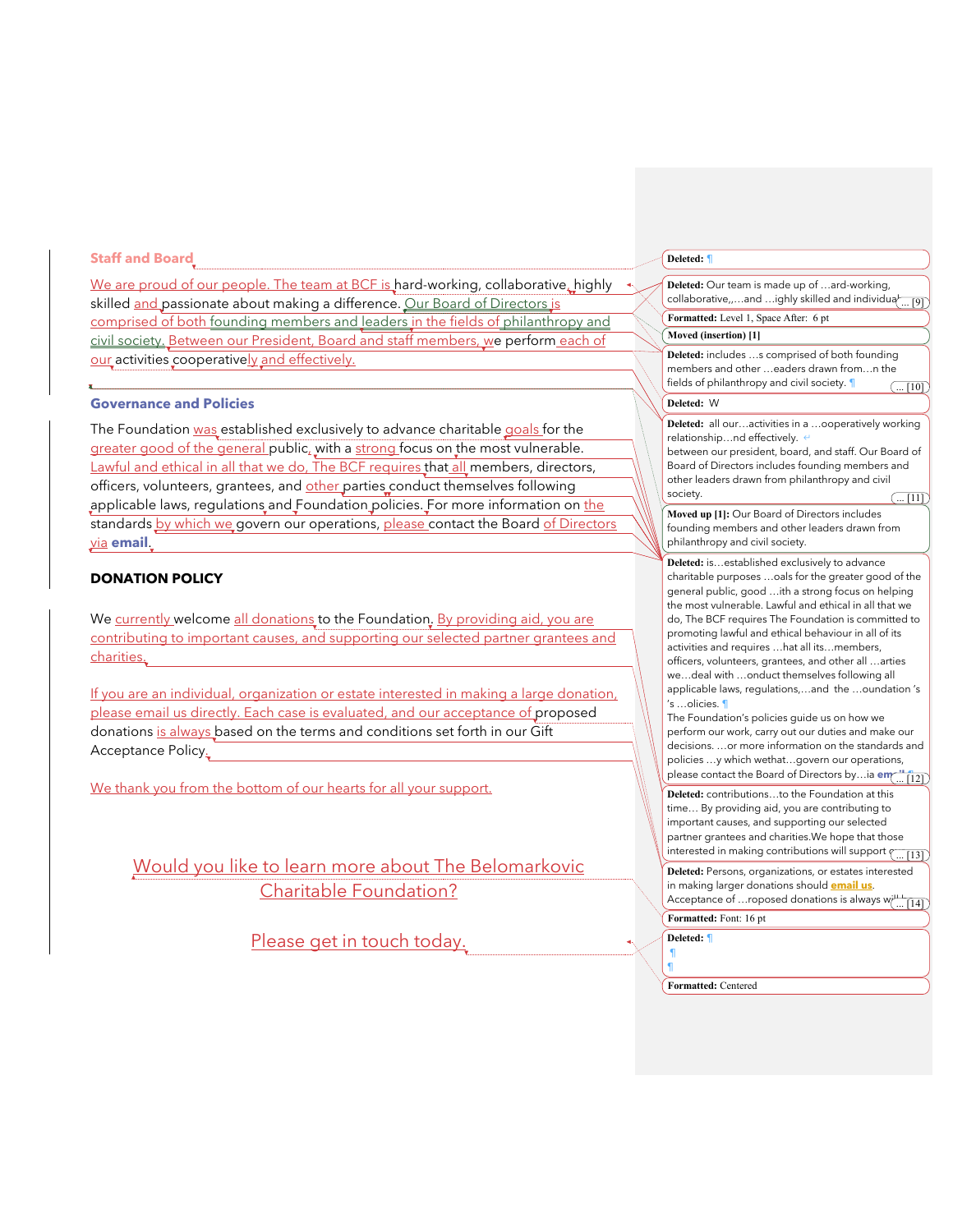| Page 1: [1] Formatted              | Katie Kuperman 4/4/22 1:14:00 PM |  |
|------------------------------------|----------------------------------|--|
| Font: Not Bold, Font color: Text 1 |                                  |  |
| Page 1: [1] Formatted              | Katie Kuperman 4/4/22 1:14:00 PM |  |
| Font: Not Bold, Font color: Text 1 |                                  |  |
| Page 1: [2] Deleted                | Katie Kuperman 4/5/22 9:48:00 AM |  |
|                                    |                                  |  |
|                                    |                                  |  |
| Page 1: [2] Deleted                | Katie Kuperman 4/5/22 9:48:00 AM |  |
|                                    |                                  |  |
|                                    |                                  |  |
| Page 1: [2] Deleted                | Katie Kuperman 4/5/22 9:48:00 AM |  |
|                                    |                                  |  |
|                                    |                                  |  |
| Page 1: [2] Deleted                | Katie Kuperman 4/5/22 9:48:00 AM |  |
|                                    |                                  |  |
|                                    |                                  |  |
| Page 1: [2] Deleted                | Katie Kuperman 4/5/22 9:48:00 AM |  |
|                                    |                                  |  |
|                                    |                                  |  |
| Page 1: [2] Deleted                | Katie Kuperman 4/5/22 9:48:00 AM |  |
|                                    |                                  |  |
|                                    |                                  |  |
| Page 1: [2] Deleted                | Katie Kuperman 4/5/22 9:48:00 AM |  |
|                                    |                                  |  |
|                                    |                                  |  |
| Page 1: [2] Deleted                | Katie Kuperman 4/5/22 9:48:00 AM |  |
|                                    |                                  |  |
| Page 1: [2] Deleted                | Katie Kuperman 4/5/22 9:48:00 AM |  |
|                                    |                                  |  |
|                                    |                                  |  |
| Page 1: [2] Deleted                | Katie Kuperman 4/5/22 9:48:00 AM |  |
|                                    |                                  |  |
|                                    |                                  |  |
| Page 1: [2] Deleted                | Katie Kuperman 4/5/22 9:48:00 AM |  |
|                                    |                                  |  |
|                                    |                                  |  |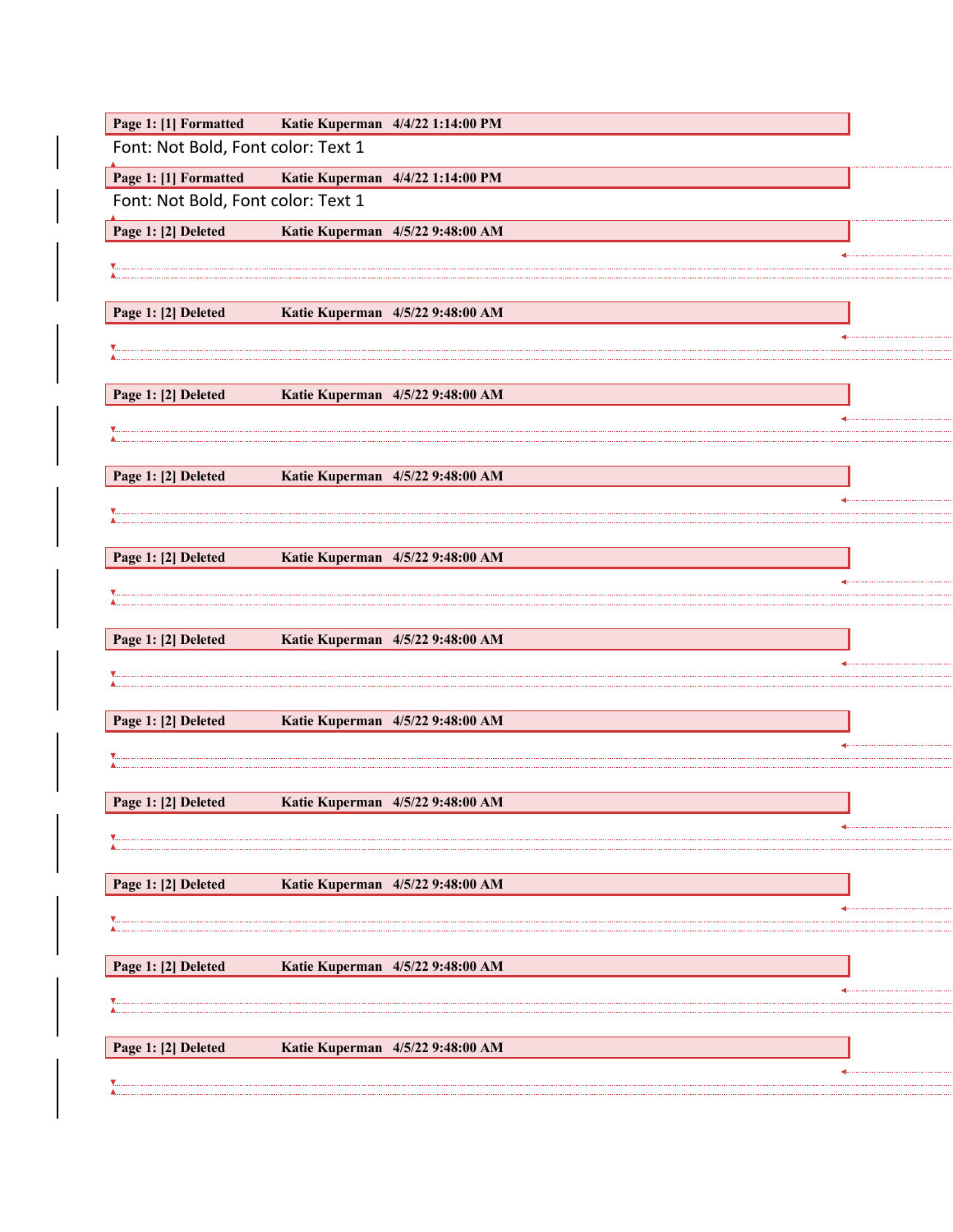| Page 1: [3] Deleted | Katie Kuperman 4/4/22 1:18:00 PM |  |
|---------------------|----------------------------------|--|
|                     |                                  |  |
|                     |                                  |  |
| Page 1: [3] Deleted | Katie Kuperman 4/4/22 1:18:00 PM |  |
|                     |                                  |  |
|                     |                                  |  |
| Page 1: [3] Deleted | Katie Kuperman 4/4/22 1:18:00 PM |  |
|                     |                                  |  |
| Page 1: [4] Deleted | Katie Kuperman 4/4/22 1:24:00 PM |  |
|                     |                                  |  |
|                     |                                  |  |
| Page 1: [4] Deleted | Katie Kuperman 4/4/22 1:24:00 PM |  |
|                     |                                  |  |
|                     |                                  |  |
| Page 1: [5] Deleted | Katie Kuperman 4/4/22 1:24:00 PM |  |
|                     |                                  |  |
| Page 1: [5] Deleted | Katie Kuperman 4/4/22 1:24:00 PM |  |
|                     |                                  |  |
|                     |                                  |  |
| Page 1: [5] Deleted | Katie Kuperman 4/4/22 1:24:00 PM |  |
|                     |                                  |  |
|                     |                                  |  |
| Page 1: [5] Deleted | Katie Kuperman 4/4/22 1:24:00 PM |  |
|                     |                                  |  |
|                     |                                  |  |
| Page 1: [5] Deleted | Katie Kuperman 4/4/22 1:24:00 PM |  |
|                     |                                  |  |
| Page 1: [6] Deleted | Katie Kuperman 4/4/22 1:26:00 PM |  |
|                     |                                  |  |
|                     |                                  |  |
|                     |                                  |  |
| Page 1: [6] Deleted | Katie Kuperman 4/4/22 1:26:00 PM |  |
|                     |                                  |  |
|                     |                                  |  |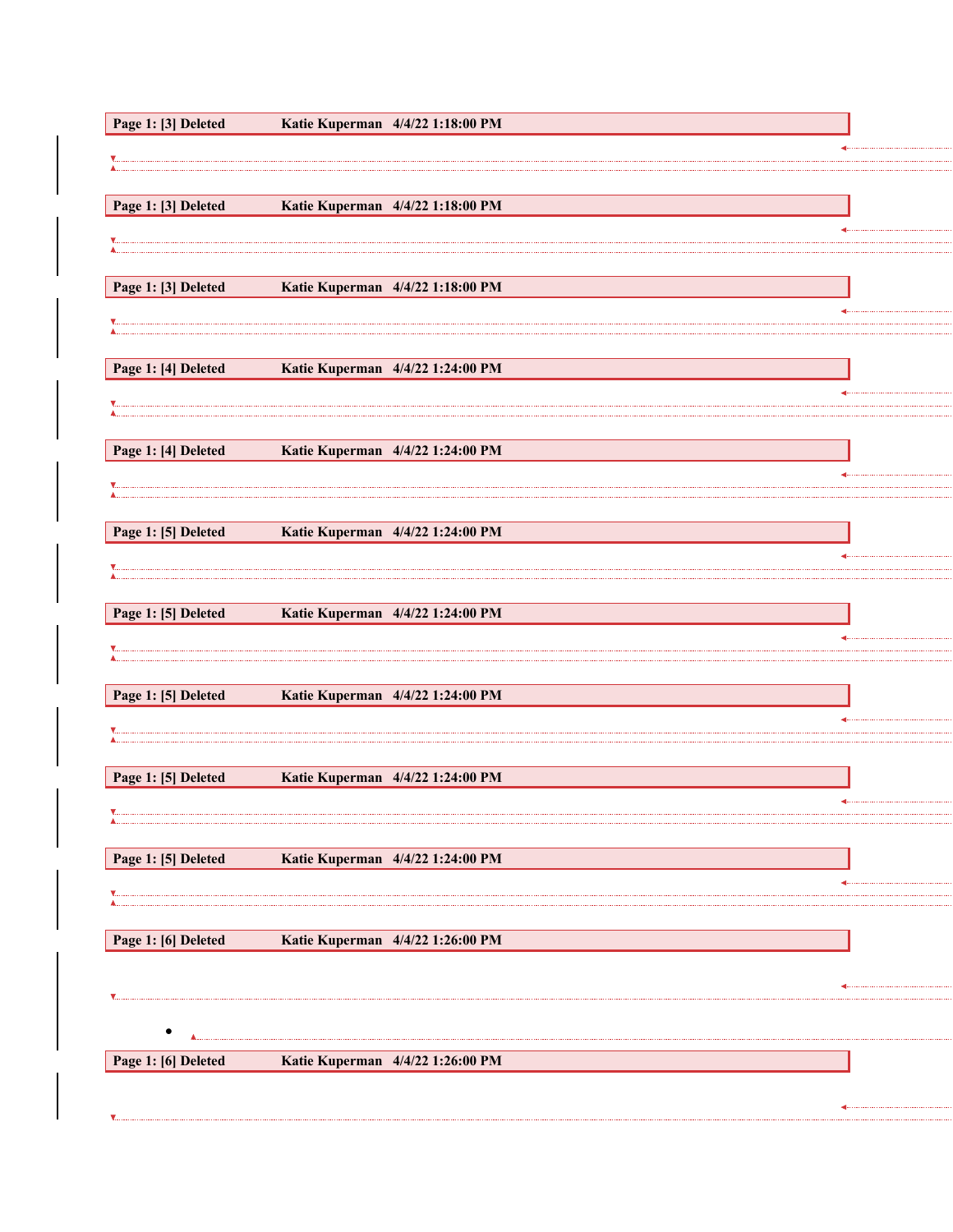| Page 1: [6] Deleted | Katie Kuperman 4/4/22 1:26:00 PM                     |  |
|---------------------|------------------------------------------------------|--|
|                     |                                                      |  |
|                     |                                                      |  |
|                     |                                                      |  |
| Page 1: [7] Deleted | Katie Kuperman 4/4/22 1:27:00 PM                     |  |
|                     |                                                      |  |
|                     |                                                      |  |
|                     |                                                      |  |
| Page 1: [7] Deleted | Katie Kuperman 4/4/22 1:27:00 PM                     |  |
|                     |                                                      |  |
|                     |                                                      |  |
|                     |                                                      |  |
| Page 1: [8] Deleted | <b>Katie Kuperman</b> 4/4/22 1:28:00 PM              |  |
|                     |                                                      |  |
| $\blacksquare$      |                                                      |  |
|                     |                                                      |  |
|                     | Page 1: [8] Deleted Katie Kuperman 4/4/22 1:28:00 PM |  |
|                     |                                                      |  |
|                     |                                                      |  |
|                     |                                                      |  |
| Page 1: [8] Deleted | Katie Kuperman 4/4/22 1:28:00 PM                     |  |
|                     |                                                      |  |
|                     |                                                      |  |
|                     |                                                      |  |
| Page 1: [8] Deleted | Katie Kuperman 4/4/22 1:28:00 PM                     |  |
|                     |                                                      |  |
|                     |                                                      |  |
|                     |                                                      |  |
| Page 1: [8] Deleted | Katie Kuperman 4/4/22 1:28:00 PM                     |  |
|                     |                                                      |  |
|                     |                                                      |  |
|                     |                                                      |  |
|                     |                                                      |  |

 $\begin{array}{c} \begin{array}{c} \begin{array}{c} \begin{array}{c} \end{array} \end{array} \end{array} \end{array} \end{array}$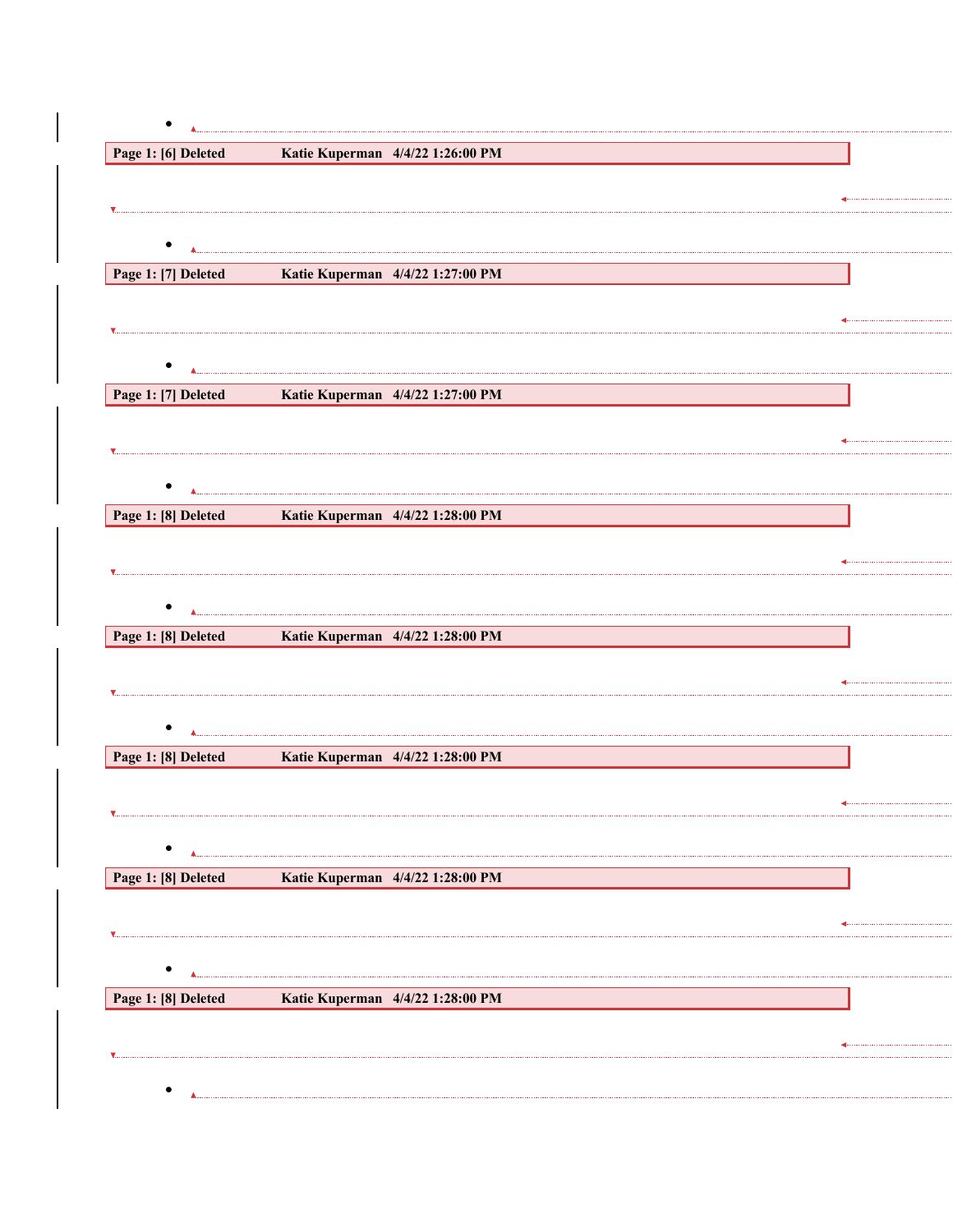| Page 1: [8] Deleted  | Katie Kuperman 4/4/22 1:28:00 PM |  |
|----------------------|----------------------------------|--|
|                      |                                  |  |
|                      |                                  |  |
|                      |                                  |  |
| Page 1: [8] Deleted  | Katie Kuperman 4/4/22 1:28:00 PM |  |
|                      |                                  |  |
|                      |                                  |  |
| $\bullet$            |                                  |  |
| Page 1: [8] Deleted  | Katie Kuperman 4/4/22 1:28:00 PM |  |
|                      |                                  |  |
|                      |                                  |  |
|                      |                                  |  |
| Page 1: [8] Deleted  | Katie Kuperman 4/4/22 1:28:00 PM |  |
|                      |                                  |  |
|                      |                                  |  |
| $\bullet$            |                                  |  |
| Page 2: [9] Deleted  | Katie Kuperman 4/4/22 1:33:00 PM |  |
|                      |                                  |  |
| Page 2: [9] Deleted  | Katie Kuperman 4/4/22 1:33:00 PM |  |
|                      |                                  |  |
|                      |                                  |  |
| Page 2: [9] Deleted  | Katie Kuperman 4/4/22 1:33:00 PM |  |
|                      |                                  |  |
| Page 2: [9] Deleted  | Katie Kuperman 4/4/22 1:33:00 PM |  |
|                      |                                  |  |
| Page 2: [10] Deleted | Katie Kuperman 4/4/22 1:39:00 PM |  |
|                      |                                  |  |
| Page 2: [10] Deleted | Katie Kuperman 4/4/22 1:39:00 PM |  |
|                      |                                  |  |
| Page 2: [10] Deleted | Katie Kuperman 4/4/22 1:39:00 PM |  |
|                      |                                  |  |
|                      |                                  |  |
| Page 2: [10] Deleted | Katie Kuperman 4/4/22 1:39:00 PM |  |
|                      |                                  |  |
|                      |                                  |  |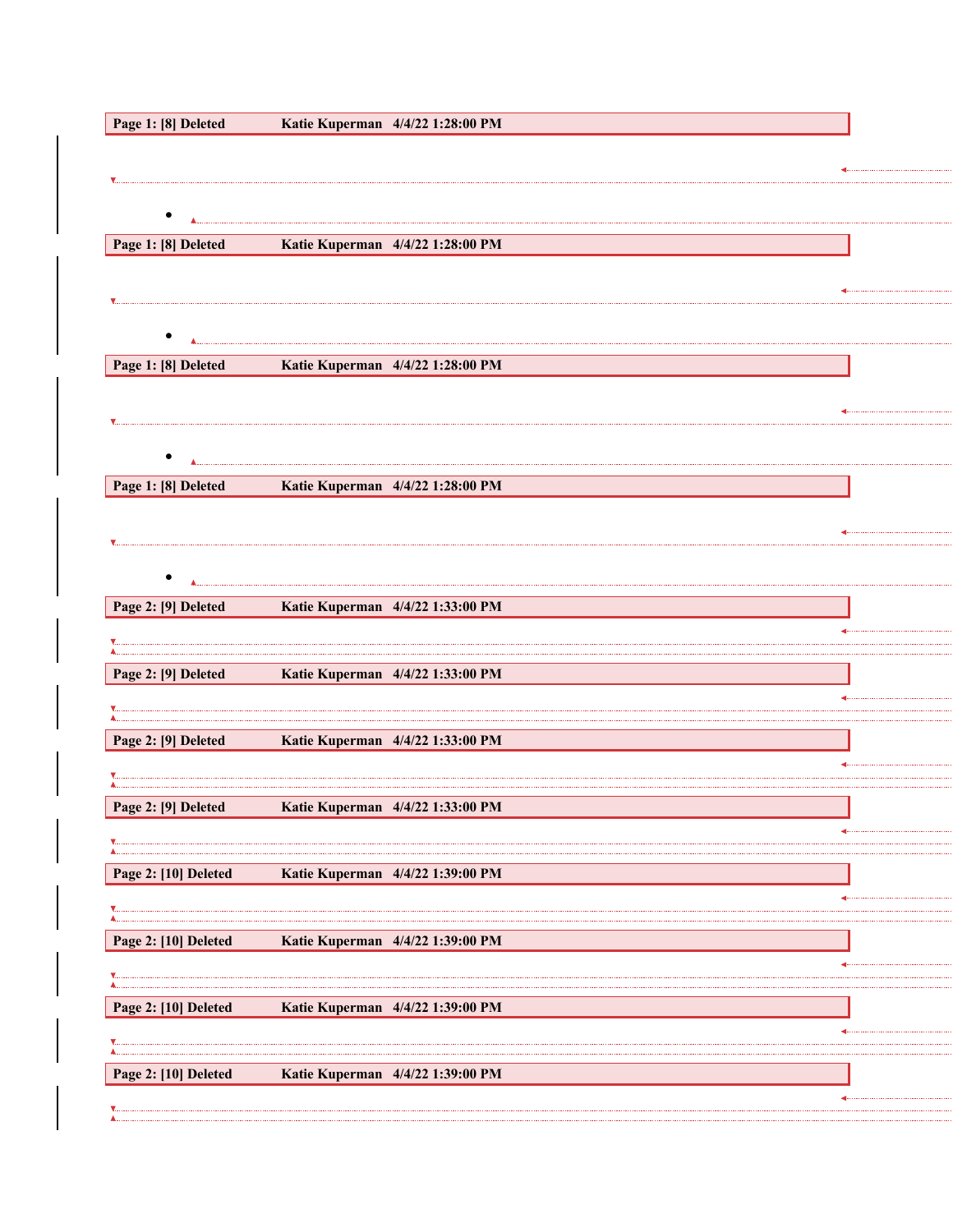| Page 2: [11] Deleted | Katie Kuperman 4/4/22 1:39:00 PM |  |
|----------------------|----------------------------------|--|
|                      |                                  |  |
|                      |                                  |  |
|                      |                                  |  |
| Page 2: [11] Deleted | Katie Kuperman 4/4/22 1:39:00 PM |  |
|                      |                                  |  |
|                      |                                  |  |
| Page 2: [11] Deleted | Katie Kuperman 4/4/22 1:39:00 PM |  |
|                      |                                  |  |
|                      |                                  |  |
|                      |                                  |  |
| Page 2: [11] Deleted | Katie Kuperman 4/4/22 1:39:00 PM |  |
|                      |                                  |  |
|                      |                                  |  |
|                      |                                  |  |
| Page 2: [12] Deleted | Katie Kuperman 4/4/22 1:40:00 PM |  |
|                      |                                  |  |
|                      |                                  |  |
|                      |                                  |  |
|                      |                                  |  |
| Page 2: [12] Deleted | Katie Kuperman 4/4/22 1:40:00 PM |  |
|                      |                                  |  |
|                      |                                  |  |
|                      |                                  |  |
| Page 2: [12] Deleted | Katie Kuperman 4/4/22 1:40:00 PM |  |
|                      |                                  |  |
|                      |                                  |  |
|                      |                                  |  |
|                      |                                  |  |
| Page 2: [12] Deleted | Katie Kuperman 4/4/22 1:40:00 PM |  |
|                      |                                  |  |
|                      |                                  |  |
|                      |                                  |  |
|                      |                                  |  |
| Page 2: [12] Deleted | Katie Kuperman 4/4/22 1:40:00 PM |  |
|                      |                                  |  |
|                      |                                  |  |
|                      |                                  |  |
| Page 2: [12] Deleted | Katie Kuperman 4/4/22 1:40:00 PM |  |
|                      |                                  |  |
|                      |                                  |  |
|                      |                                  |  |
|                      |                                  |  |
| Page 2: [12] Deleted | Katie Kuperman 4/4/22 1:40:00 PM |  |
|                      |                                  |  |
|                      |                                  |  |
|                      |                                  |  |
|                      |                                  |  |
| Page 2: [12] Deleted | Katie Kuperman 4/4/22 1:40:00 PM |  |
|                      |                                  |  |
|                      |                                  |  |
|                      |                                  |  |
|                      |                                  |  |
|                      |                                  |  |
| Page 2: [12] Deleted | Katie Kuperman 4/4/22 1:40:00 PM |  |
|                      |                                  |  |

........... 

. . . . . . . . . . . . . . . . . . . . 

. . . . . . . . . . . . . . . . . . . . 

...........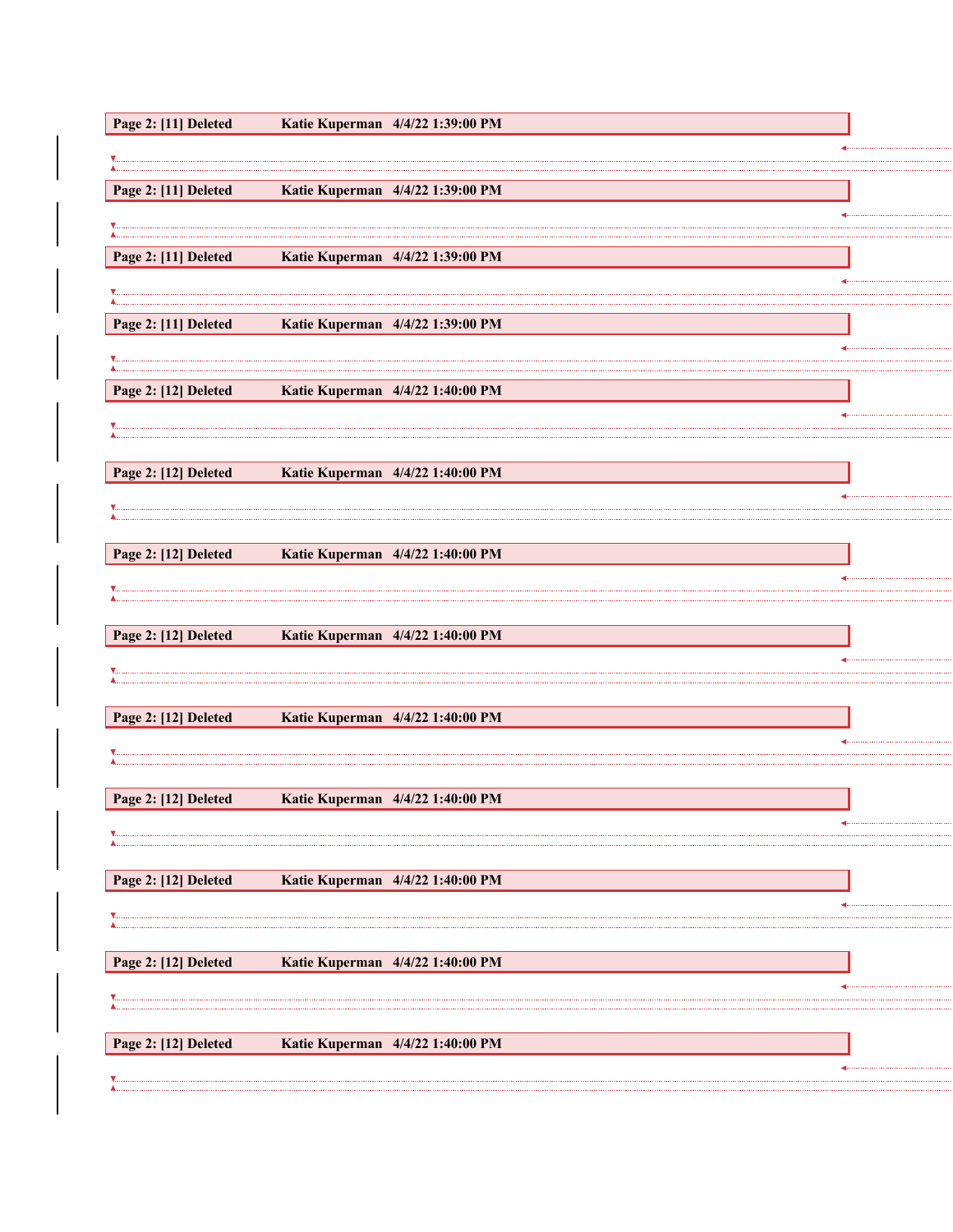| Page 2: [12] Deleted | Katie Kuperman 4/4/22 1:40:00 PM |
|----------------------|----------------------------------|
|                      |                                  |
|                      |                                  |
|                      |                                  |
| Page 2: [12] Deleted | Katie Kuperman 4/4/22 1:40:00 PM |
|                      |                                  |
|                      |                                  |
|                      |                                  |
| Page 2: [12] Deleted | Katie Kuperman 4/4/22 1:40:00 PM |
|                      |                                  |
|                      |                                  |
|                      |                                  |
| Page 2: [12] Deleted | Katie Kuperman 4/4/22 1:40:00 PM |
|                      |                                  |
|                      |                                  |
| Page 2: [12] Deleted | Katie Kuperman 4/4/22 1:40:00 PM |
|                      |                                  |
|                      |                                  |
|                      |                                  |
| Page 2: [12] Deleted | Katie Kuperman 4/4/22 1:40:00 PM |
|                      |                                  |
|                      |                                  |
|                      |                                  |
| Page 2: [12] Deleted | Katie Kuperman 4/4/22 1:40:00 PM |
|                      |                                  |
|                      |                                  |
|                      |                                  |
| Page 2: [12] Deleted | Katie Kuperman 4/4/22 1:40:00 PM |
|                      |                                  |
|                      |                                  |
|                      |                                  |
| Page 2: [12] Deleted | Katie Kuperman 4/4/22 1:40:00 PM |
|                      |                                  |
|                      |                                  |
|                      |                                  |
| Page 2: [13] Deleted | Katie Kuperman 4/5/22 9:54:00 AM |
|                      |                                  |
|                      |                                  |
| Page 2: [13] Deleted | Katie Kuperman 4/5/22 9:54:00 AM |
|                      |                                  |
|                      |                                  |
| Page 2: [13] Deleted | Katie Kuperman 4/5/22 9:54:00 AM |
|                      |                                  |
| Page 2: [14] Deleted | Katie Kuperman 4/4/22 1:45:00 PM |
|                      |                                  |
|                      |                                  |
| Page 2: [14] Deleted | Katie Kuperman 4/4/22 1:45:00 PM |
|                      |                                  |